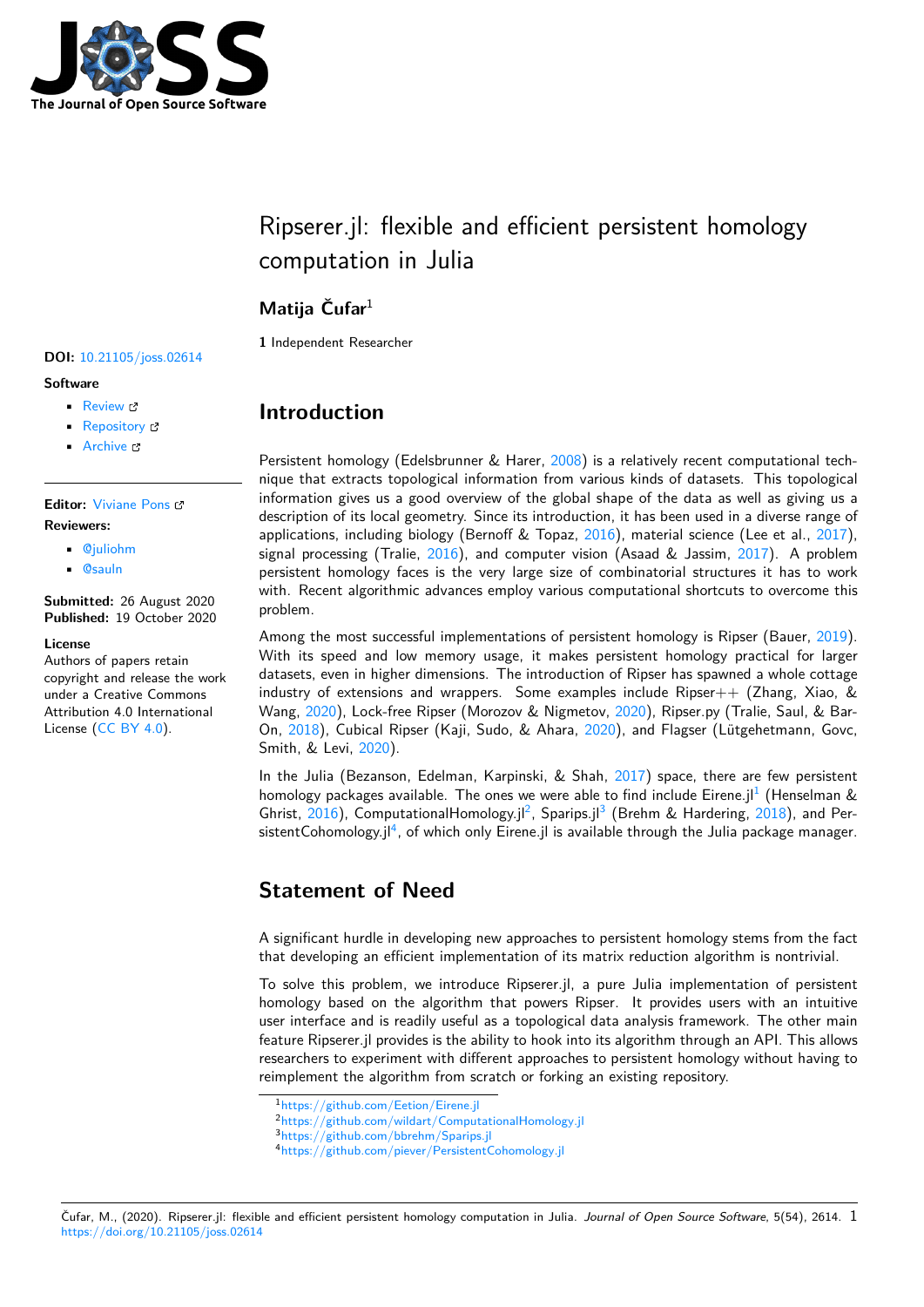



**Figure 1:** Example visualizations. The plot on the left shows the three main representative cocycles in the data. The right plot shows the persistence diagram.

#### **Summary**

Along with its companion package, PersistenceDiagrams.jl<sup>5</sup>, Ripserer.jl provides a featureful environment for computing persistent homology and integrating it with the rest of Julia's data science stack. At the time of writing, it offers the following features.

- Fast Vietoris-Rips, alpha complex, and cubical persis[te](#page-1-0)nt homology computation.
- Representative cocycle and critical simplex computation.
- Support for coefficients in any, possibly user-defined, field.
- Convenient persistence diagram and representative cocycle visualization via Plots.jl<sup>6</sup> recipes.
- Bottleneck and Wasserstein matching and distance computation.
- Various persistence diagram vectorization functions, implemented with persistence images (Adams et al., 2017) and persistence curves (Chung & Lawson, 2019).
- Easy extensibility through a documented API.

Our benchmarks<sup>7</sup> show that Ripserer's performance is very close to that of Ripser. It tends to be slightly slower for dense [inpu](#page-2-9)ts and slightly faster for very sparse inputs. I[n the](#page-2-10) cubical case, we compared it to Cubical Ripser. There the performance was worse, taking up to 3 times as long to compute some results. This is expected as Cubical Ripser is much more specialized for its use case [an](#page-1-1)d even splits its code into different repositories for different dimensions.

We have not compared performance with newer, parallel implementations such as Ripser $++$ or lock-free Ripser. Judging from the benchmarks they provide, we expect them to perform much better. Their downside, however, is that they require powerful hardware, such as GPUs or large numbers of processors.

<sup>5</sup>https://github.com/mtsch/PersistenceDiagrams.jl

<sup>6</sup>https://github.com/JuliaPlots/Plots.jl

<span id="page-1-1"></span><span id="page-1-0"></span><sup>7</sup>https://mtsch.github.io/Ripserer.jl/dev/benchmarks/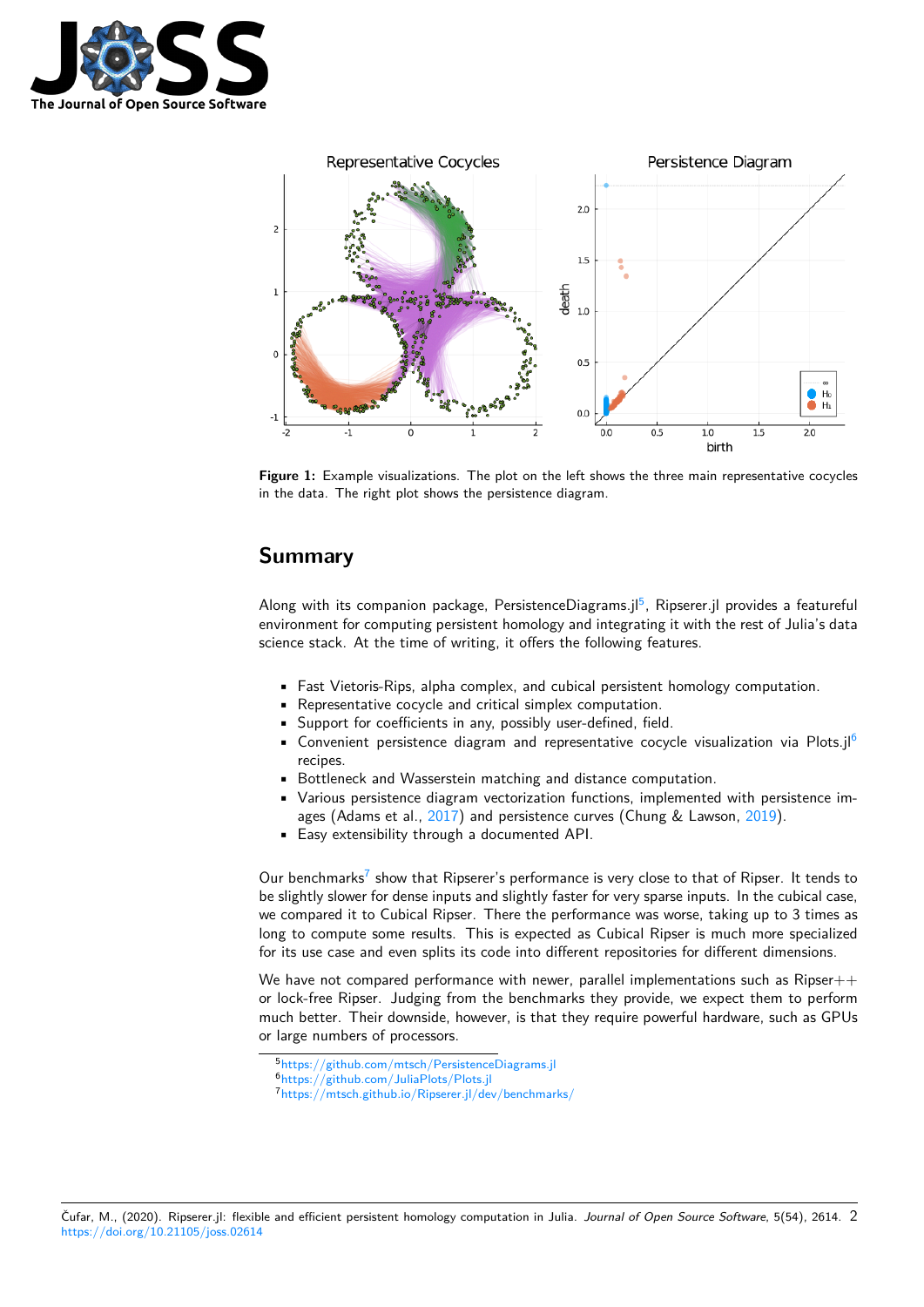

#### **Acknowledgments**

We would like to thank Žiga Virk for comments, suggestions and ideas, and Ulrich Bauer for making the source code of Ripser freely available.

#### **References**

- Adams, H., Emerson, T., Kirby, M., Neville, R., Peterson, C., Shipman, P., Chepushtanova, S., et al. (2017). Persistence images: A stable vector representation of persistent homology. *The Journal of Machine Learning Research*, *18*(1), 218–252. Retrieved from https://dl. acm.org/doi/10.5555/3122009.3122017
- <span id="page-2-9"></span>Asaad, A., & Jassim, S. (2017). Topological data analysis for image tampering detection. In *International workshop on digital watermarking* (pp. 136–146). Springer. d[oi:10.1007/](https://dl.acm.org/doi/10.5555/3122009.3122017) [978-3-319-64185-0\\_11](https://dl.acm.org/doi/10.5555/3122009.3122017)
- Bauer, U. (2019). Ripser: Efficient computation of vietoris-rips persistence barcodes. *arXiv preprint arXiv:1908.02518*. Retrieved from https://arxiv.org/abs/1908.02518
- <span id="page-2-2"></span>Ber[noff, A. J., & Topaz, C](https://doi.org/10.1007/978-3-319-64185-0_11). M. (2016). Biological aggregation driven by social an[d environ](https://doi.org/10.1007/978-3-319-64185-0_11)mental factors: A nonlocal model and its degenerate cahn–hilliard approximation. *SIAM Journal on Applied Dynamical Systems*, *15*[\(3\), 1528–1562. doi:10.1137/15M](https://arxiv.org/abs/1908.02518)1031151
- <span id="page-2-3"></span>Bezanson, J., Edelman, A., Karpinski, S., & Shah, V. B. (2017). Julia: A fresh approach to numerical computing. *SIAM review*, *59*(1), 65–98. doi:10.1137/141000671
- Brehm, B., & Hardering, H. (2018). Sparips. *arXiv preprint arX[iv:1807.09982](https://doi.org/10.1137/15M1031151)*. Retrieved from https://arxiv.org/abs/1807.09982
- Chung, Y.-M., & Lawson, A. (2019). Persistence curves: [A canonical framew](https://doi.org/10.1137/141000671)ork for summarizing persistence diagrams. *arXiv preprint arXiv:1904.07768*. Retrieved from https: //ar[xiv.org/abs/1904.07768](https://arxiv.org/abs/1807.09982)
- Edelsbrunner, H., & Harer, J. (2008). Persistent homology-a survey. *Contemporary mathematics*, *453*, 257–282. doi:10.1090/conm/453/08802
- <span id="page-2-10"></span>He[nselman, G., & Ghrist, R. \(20](https://arxiv.org/abs/1904.07768)16). Matroid filtrations and computational persistent [homol](https://arxiv.org/abs/1904.07768)ogy. *arXiv preprint arXiv:1606.00199*. Retrieved from https://arxiv.org/abs/1606.00199
- <span id="page-2-0"></span>Kaji, S., Sudo, T., & Ahara, [K. \(2020\). Cubical ripser:](https://doi.org/10.1090/conm/453/08802) Software for computing persistent homology of image and volume data. *arXiv preprint arXiv:2005.12692*. Retrieved from https://arxiv.org/pdf/2005.12692.pdf
- <span id="page-2-8"></span><span id="page-2-6"></span>Lee, Y., Barthel, S. D., Dłotko, P., Moosavi, S. M., Hess, [K., & Smit, B. \(2017\). Quantifying](https://arxiv.org/abs/1606.00199) similarity of pore-geometry in nanoporous materials. *Nature communications*, *8*, 15396. [doi:10.1038/ncomms15396](https://arxiv.org/pdf/2005.12692.pdf)
- Lütgehetmann, D., Govc, D., Smith, J. P., & Levi, R. (2020). Computing persistent homology of directed flag complexes. *Algorithms*, *13*(1), 19. doi:10.3390/a13010019
- Moroz[ov, D., & Nigmetov, A.](https://doi.org/10.1038/ncomms15396) (2020). Towards lockfree persistent homology. In *Proceedings of the 32nd acm symposium on parallelism in algorithms and architectures* (pp. 555–557). doi:10.1145/3350755.3400244
- <span id="page-2-7"></span><span id="page-2-4"></span>Tralie, C. (2016). High-dimensional geometry of slidin[g window embeddin](https://doi.org/10.3390/a13010019)gs of periodic videos. In *32nd international symposium on computational geometry (socg 2016)*. Schloss Da[gstuhl-Leibniz-Zentrum fuer](https://doi.org/10.1145/3350755.3400244) Informatik. doi:10.4230/LIPIcs.SoCG.2016.71
- <span id="page-2-5"></span><span id="page-2-1"></span>Tralie, C., Saul, N., & Bar-On, R. (2018). Ripser. Py: A lean persistent homology library for python. *Journal of Open Source Software*, *3*(29), 925. doi:10.21105/joss.00925